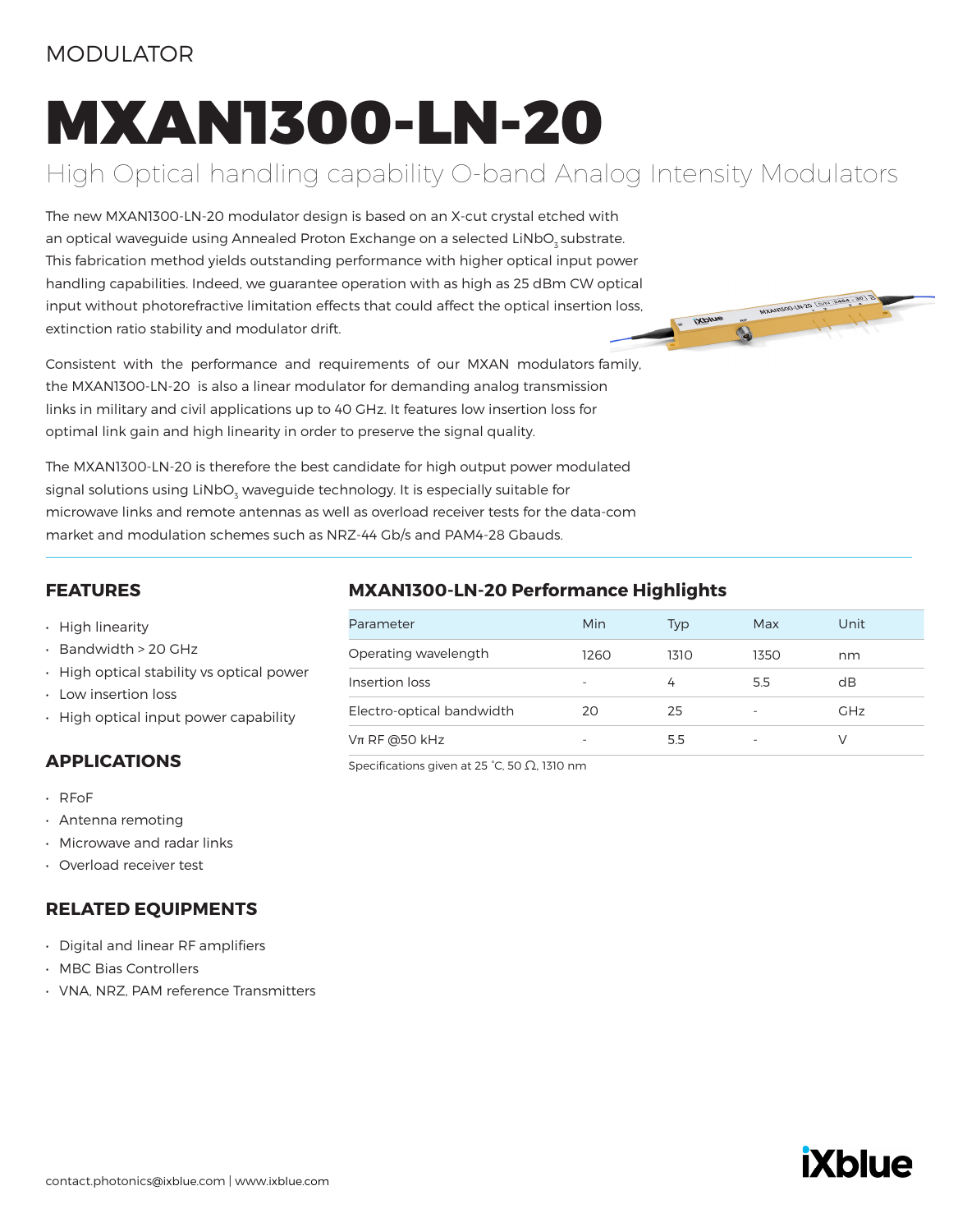## MXAN1300-LN-20

20 GHz Analog Intensity Modulator

#### **Electrical Characteristics**

| Parameter                      | Symbol                                                                              | Condition                            | Min                      | <b>Typ</b>               | Max                      | Unit       |
|--------------------------------|-------------------------------------------------------------------------------------|--------------------------------------|--------------------------|--------------------------|--------------------------|------------|
| Electro-optical bandwidth      | $S_{21}$                                                                            | RF electrodes, from 2 GHz            | 20                       | 25                       | $\overline{\phantom{a}}$ | <b>GHz</b> |
| Ripple $S_{21}$                | $\Delta S_{21}$                                                                     | RF electrodes, f < 20 GHz            | $\overline{\phantom{a}}$ | O.5                      |                          | dB         |
| Electrical return loss         | $S_{11}$                                                                            | RF electrodes, f < 20 GHz            | ٠                        | $-13$                    | $-9$                     | dB         |
| $Vπ$ RF @50 kHz                | $\mathsf{V}\pi_{\scriptscriptstyle\mathrm{RF}\,50\,\scriptscriptstyle\mathrm{kHz}}$ | RF electrodes                        | $\overline{\phantom{a}}$ | 5.5                      | 6                        | V          |
| $Vπ$ DC electrodes             | $V\pi_{nc}$                                                                         | DC electrodes                        | $\overline{\phantom{a}}$ | 4                        | 4.5                      | V          |
| 2nd Harmonic suppression ratio | $H_1$ , $H_2$                                                                       | Measured @5 GHz, $RF_{in} = 0$ dBm - |                          | 60                       | $\overline{\phantom{a}}$ | dB         |
| Input 3rd order intercept      | IIP3                                                                                | Measured @5 GHz                      | 28                       | 30                       | ٠                        | dBm        |
| RF input impedance             | $Z_{\text{in-RF}}$                                                                  | $\overline{\phantom{a}}$             | $\overline{\phantom{a}}$ | 50                       | $\overline{\phantom{a}}$ | Ω          |
| DC input impedance             | $Z_{\text{in-DC}}$                                                                  | $\overline{\phantom{a}}$             |                          | $\overline{\phantom{a}}$ | $\overline{\phantom{a}}$ | MΩ         |
| $50$ O RF input                |                                                                                     |                                      |                          |                          |                          |            |

50 Ω RF input

#### **Optical Characteristics**

| Parameter            | Symbol                   | Condition                                          | <b>Min</b>               | Typ                          | Max                      | Unit                     |
|----------------------|--------------------------|----------------------------------------------------|--------------------------|------------------------------|--------------------------|--------------------------|
| Crystal              | $\overline{\phantom{a}}$ | $\overline{\phantom{a}}$                           |                          | Lithium Niobate X-Cut Y-Prop |                          |                          |
| Operating wavelength |                          | $\overline{\phantom{a}}$                           | 1260                     | 1310                         | 1350                     | nm                       |
| Insertion loss       | IL                       | Without connectors                                 | $\overline{\phantom{0}}$ | 4                            | 5.5                      | dB                       |
| DC Extinction ratio  | ER                       | Measured with narrow source<br>linewidth < 200 MHz | -20                      | 25                           | $\overline{\phantom{a}}$ | dB                       |
| Optical return loss  | ORL                      | $\overline{\phantom{a}}$                           | -40                      | -45                          |                          | dB                       |
| Chirp                | α                        | $\overline{\phantom{a}}$                           | -O.1                     | O                            | 0.1                      | $\overline{\phantom{a}}$ |

All specifications given at 25 °C, 1310 nm, unless differently specified.

#### **Absolute Maximum Ratings**

Stresses in excess of the absolute maximum ratings can cause permanent damage to the device. These are absolute stress ratings only. Functional operation of the device is not implied at these or any other conditions in excess of those given in the operational sections of the data sheet. Exposure to absolute maximum ratings for extended periods can adversely affect device reliability.

| Parameter             | Symbol     | Min.                     | Max   | Unit |
|-----------------------|------------|--------------------------|-------|------|
| RF input power        | $EP_{in}$  | $\overline{\phantom{0}}$ | 28    | dBm  |
| <b>Bias Voltage</b>   | $V_{bias}$ | $-20$                    | $+20$ |      |
| Optical input power   | $OP_{in}$  | $\overline{\phantom{0}}$ | 25    | dBm  |
| Operating temperature | ОT         |                          | $+70$ | °∩   |
| Storage temperature   | SТ         | -40                      | $+85$ | °C.  |
|                       |            |                          |       |      |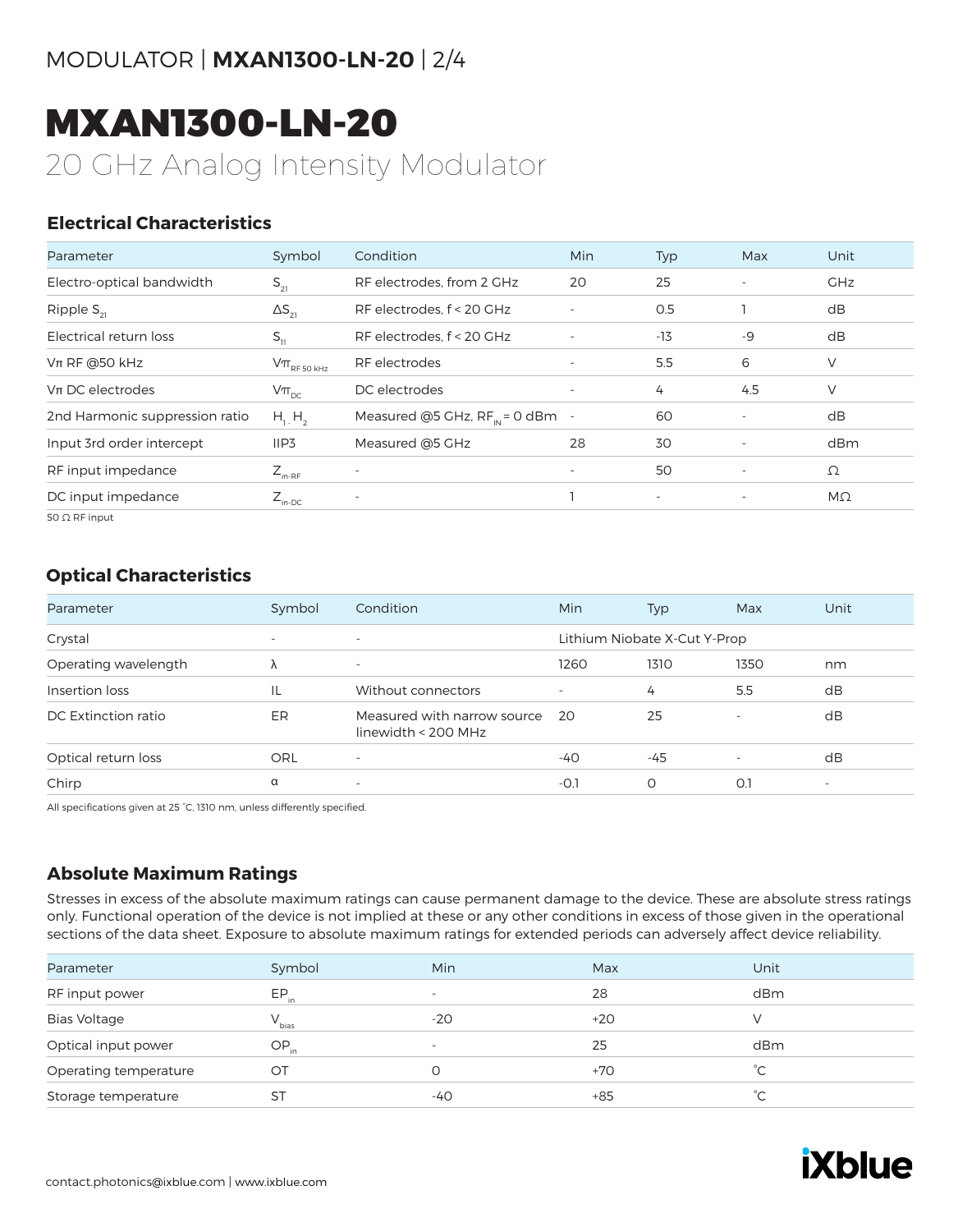## MXAN1300-LN-20



#### Modulator stability with time @25 °C and 80 mW IL & SER stability @25° C and Pin = 300 mW









#### 28 Gb/s OOK-NRZ eye diagram 28 Gbauds PAM-4 eye diagram